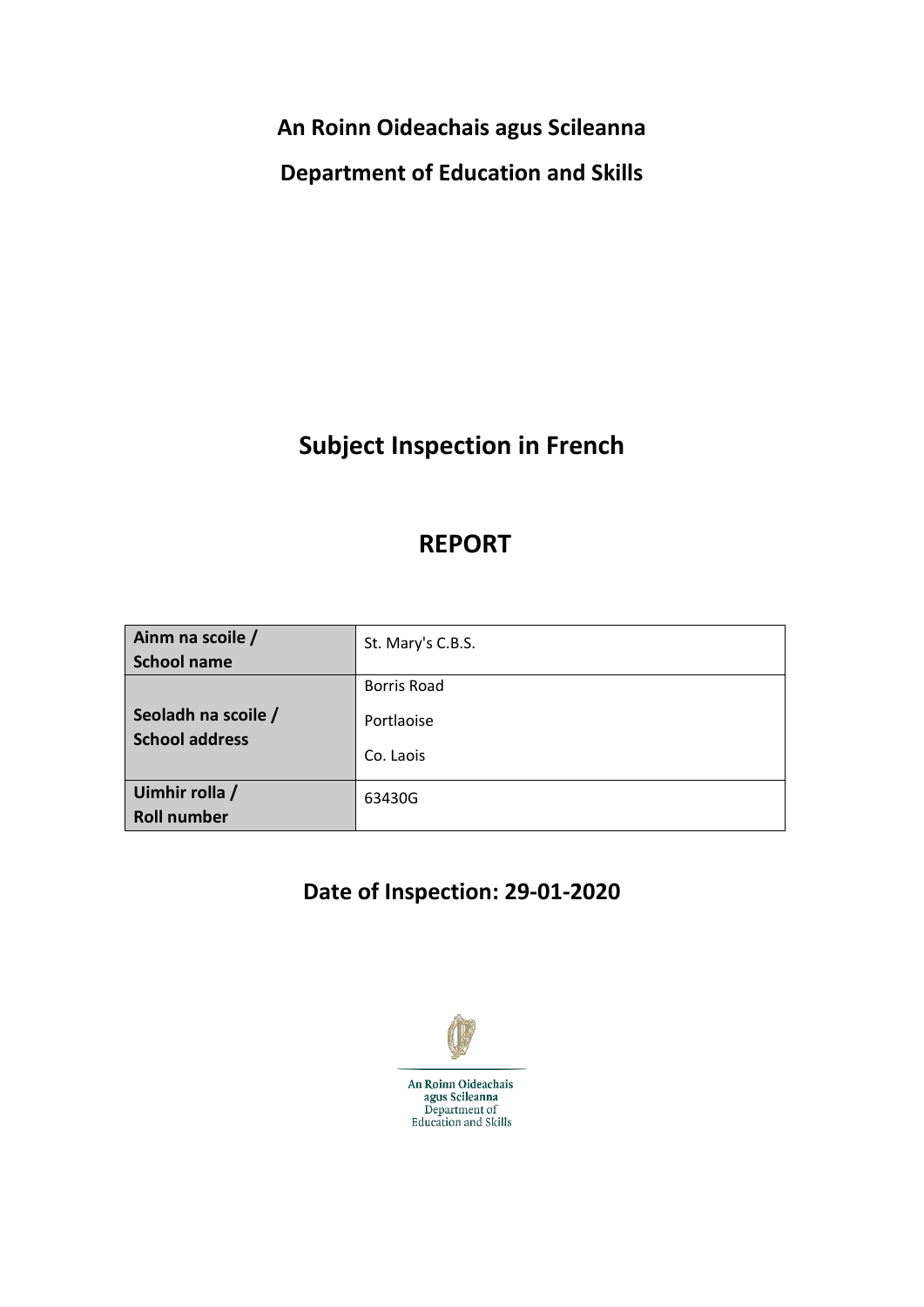## **SUBJECT INSPECTION**

Subject Inspections report on the quality of work in individual curriculum areas within a school. They affirm good practice and make recommendations, where appropriate, to aid the further development of the subject in the school.

### **HOW TO READ THIS REPORT**

During this inspection, the inspector evaluated learning and teaching in French under the following headings:

- 1. Teaching, learning and assessment
- 2. Subject provision and whole-school support
- 3. Planning and preparation

Inspectors describe the quality of each of these areas using the Inspectorate's quality continuum which is shown on the final page of this report. The quality continuum provides examples of the language used by inspectors when evaluating and describing the quality of the school's provision in each area.

## **CHILD PROTECTION**

During the inspection visit, the following checks in relation to the school's child protection procedures were conducted:

- 1. The name of the DLP and the Child Safeguarding Statement are prominently displayed near the main entrance to the school.
- 2. The Child Safeguarding Statement has been ratified by the board and includes an annual review and a risk assessment.
- 3. All teachers visited reported that they have read the Child Safeguarding Statement and that they are aware of their responsibilities as mandated persons.

The school met the requirements in relation to each of the checks above.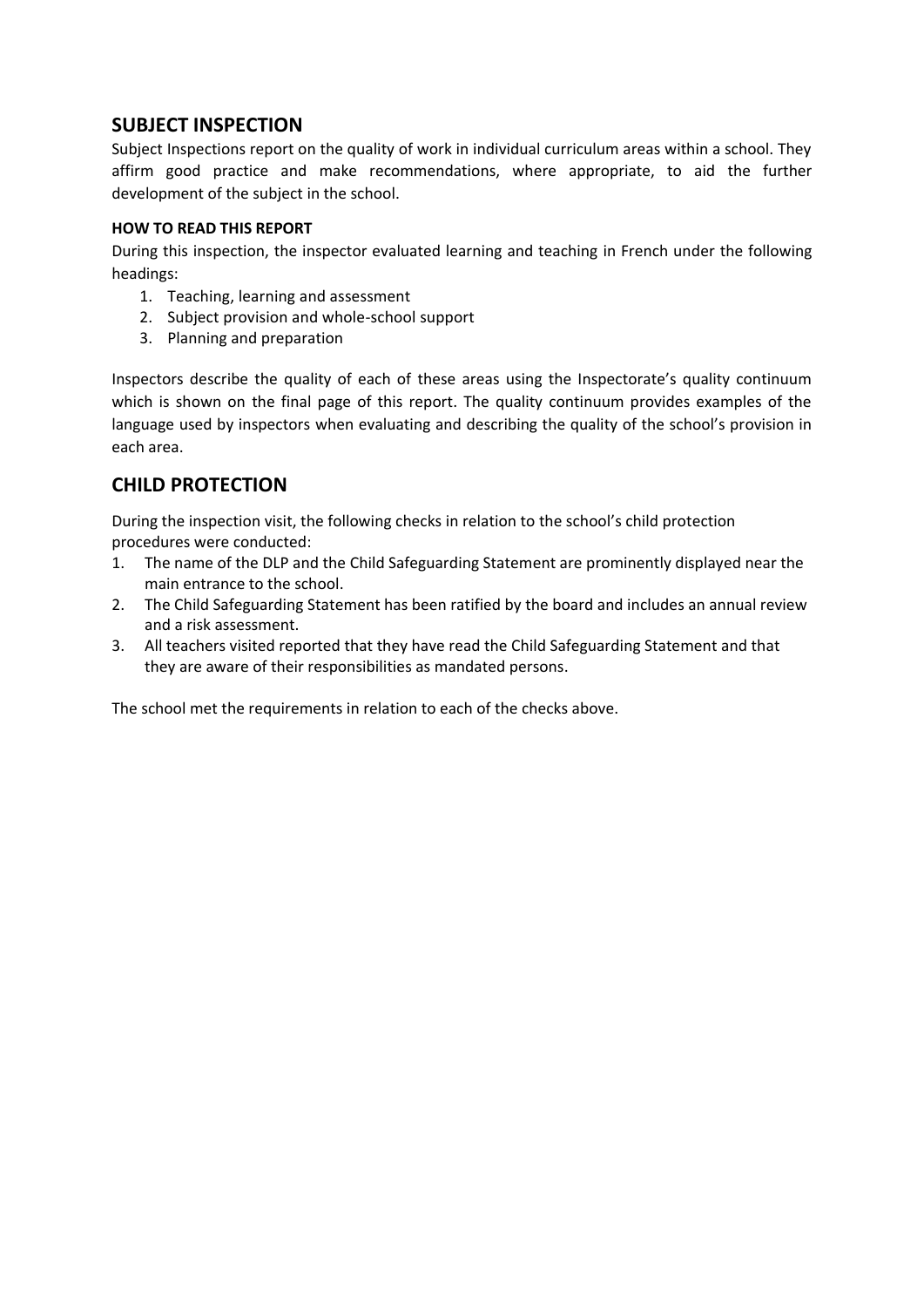## **SUBJECT INSPECTION**

#### **INSPECTION ACTIVITIES**

| <b>Dates of inspection</b>                | 28 and 29 January 2020                           |
|-------------------------------------------|--------------------------------------------------|
| Inspection activities undertaken          | Observation of teaching and learning during four |
| • Review of relevant documents            | lessons                                          |
| • Discussion with principal and key staff | • Examination of students' work                  |
| Interaction with students                 | Feedback to principal and relevant staff         |

#### **School context**

St Mary's CBS is an all boys' Catholic voluntary secondary school, under the trusteeship of the Edmund Rice Schools Trust (ERST). The school offers the junior cycle, an optional Transition Year programme, the established Leaving Certificate and the Leaving Certificate Vocational Programme to its 816 students.

#### **SUMMARY OF MAIN FINDINGS AND RECOMMENDATIONS:**

#### **Findings**

- The overall quality of teaching and learning in the lessons observed was good; aspects of very good practice were observed in most lessons.
- Lessons took place within an affirming learning environment and the enthusiasm of the teachers for their subject was evident.
- Students effectively engaged in self and peer assessment strategies; oral and written formative feedback on student work was less regularly observed.
- Teacher questioning was employed as a strategy in all lessons, with a particular emphasis on whole-class responses.
- The quality of provision and whole-school support for French is very good.
- The quality of individual and collaborative planning was good with scope to develop target setting for ongoing improvement in student attainment.

#### **Recommendations**

- Teachers should extend both oral and written formative feedback on student work.
- Teachers should select individual students for questioning more regularly, in order to support the assessment of their learning and challenge students of all abilities.
- Teachers should give consideration to further collaboration with the other language subjects in the school, and develop specific, measurable, attainable, realistic and time-bound (SMART) targets to support ongoing improvement in student attainment.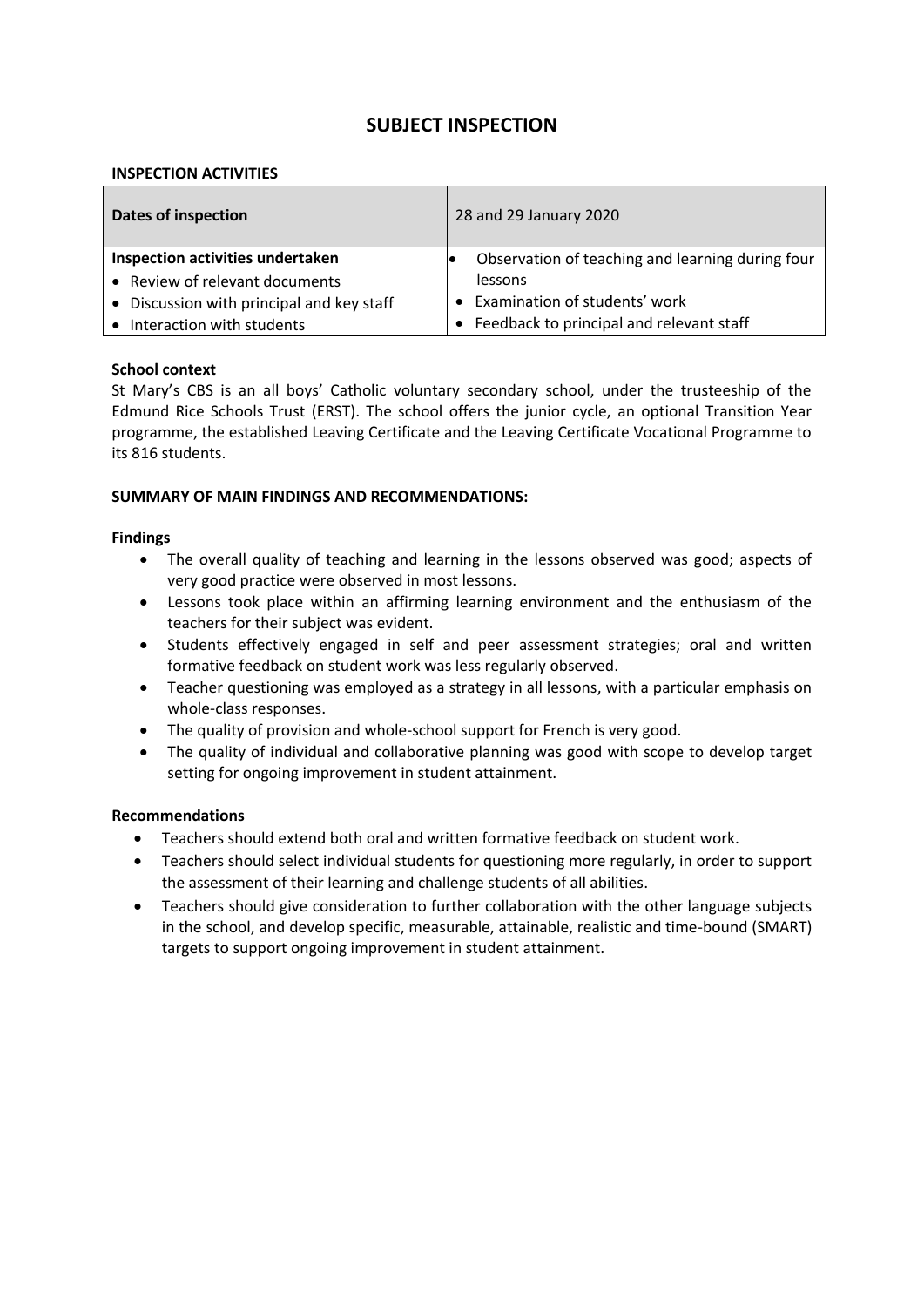#### **DETAILED FINDINGS AND RECOMMENDATIONS**

#### **1. TEACHING, LEARNING AND ASSESSMENT**

- The overall quality of teaching, learning and assessment in the lessons observed was good; aspects of very good practice also featured in most lessons.
- Teachers spoke French to a high standard and spoke the language throughout most lesson observations. This is commendable.
- Students had opportunities to engage in the target language with their teachers in every lesson; opportunities to develop students' oral skills through dialogue with their classmates were observed in most lessons. To increase student voice and further develop their oral skills, such good practices should feature at more regular junctures within all lessons.
- Overall, very good advance planning for lessons was observed, with all necessary materials and resources prepared in advance.
- Teachers presented specific learning intentions at the start of all lessons. Commendably, a plenary was provided at the end of each lesson to review and assess the learning.
- Lessons progressed at a good pace, with student learning carefully scaffolded across a variety of activities that assisted in allowing students to make progress in their learning; these included placemat exercises, brainstorming activities and a range of teacherdeveloped resources.
- Teachers made every effort to ensure that the integrated approach to language teaching was central in their preparation and delivery, with a variety of skills treated in lessons. For example, grammar was carefully woven into the lesson structure and was contextualised in order to facilitate communication. In other lessons, aural skills development consolidated the overall theme of the lesson. This is very good practice.
- Teachers circulated and provided individual support where necessary. In addition, they report that a recent team-teaching initiative, trialled with a Leaving Certificate French group, was very successful in supporting the diverse range of student needs.
- Student self and peer-assessment strategies were regularly observed in lessons and these worked to good effect.
- Regular formal summative assessment of student learning takes place and there is an appropriate system of reporting on students' progress to parents. An in-house oral assessment is in place for all students of modern foreign languages, and the optional Junior Certificate oral examination has been an established tradition in the school. This is very good practice.
- Questioning was employed by teachers in all lessons, often as a strategy to revise previous learning. At times, there was an over-emphasis on whole-class chorus responses, which led to a lack of clarity as to the correct answer. In those instances, individual student errors, both in pronunciation and grammar, remained undetected and uncorrected.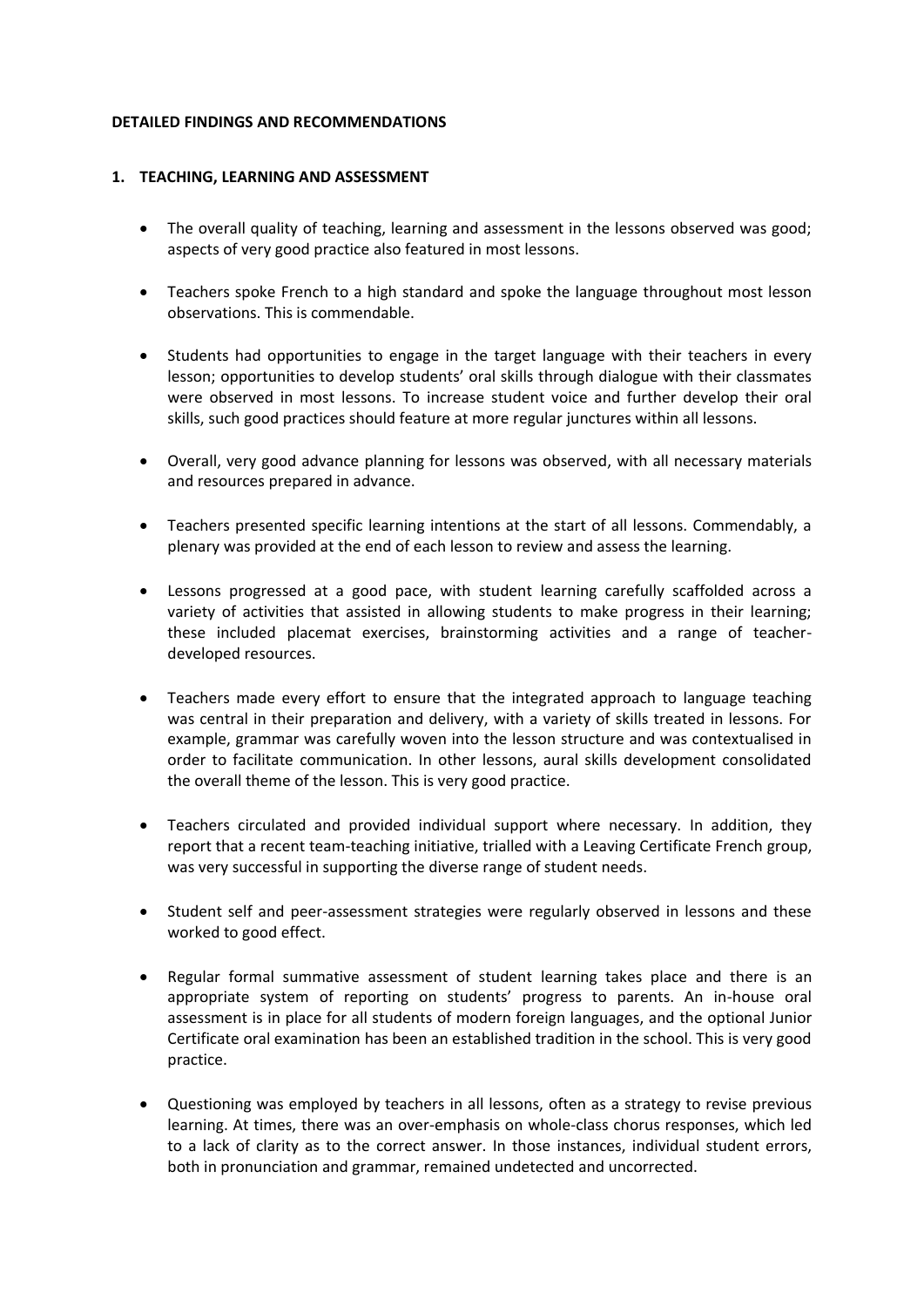- To enhance and support accuracy in oral formative assessment, as well as to challenge students of all abilities, teachers should extend the practice of directed questions eliciting responses from individual students.
- A sample inspection of copybooks indicated that homework was being regularly assigned and monitored. Examples of homework corrections, where teachers' written comments identified strengths and guided students towards improvement, were less obvious. This should be addressed.
- Information and communications technology featured regularly, often as a presentation tool or through the use of visuals that served to engage students and develop their vocabulary.
- Lessons took place within an affirming learning environment and the enthusiasm of the teachers for their subject was evident.
- The classrooms are teacher-based, with various posters, expressions and relevant materials displayed. Classroom seating arrangements were also arranged in a manner favourable for the creation of the best conditions for a student-centred learning environment.

### **2. SUBJECT PROVISION AND WHOLE SCHOOL SUPPORT**

- The quality of provision and whole-school support for French is very good.
- Within the context of a school operating an hour-long lesson timetable, there is an appropriate allocation of time and spread of lessons across the week to ensure regular contact time with the subject.
- Most students opt to study a language on entry to the school and it is positive to note that students have the possibility of studying two foreign languages at junior cycle; this supports government policy, as outlined in *Languages Connect – Ireland's strategy for foreign languages in education*.
- It is commendable that staff have engaged in a wide-range of continuous professional development including as examiners for the State Examination Commission and further study to broaden their linguistic expertise to include Italian and Mandarin Chinese.
- Teachers have successfully applied for the services of a foreign language assistant over a number of years. In addition, the subject has been promoted by the teachers through cinema trips, French-themed breakfasts, visits from theatre groups to the school and cultural trips to France. This has all served to promote the subject and deepen students' linguistic and socio-cultural knowledge.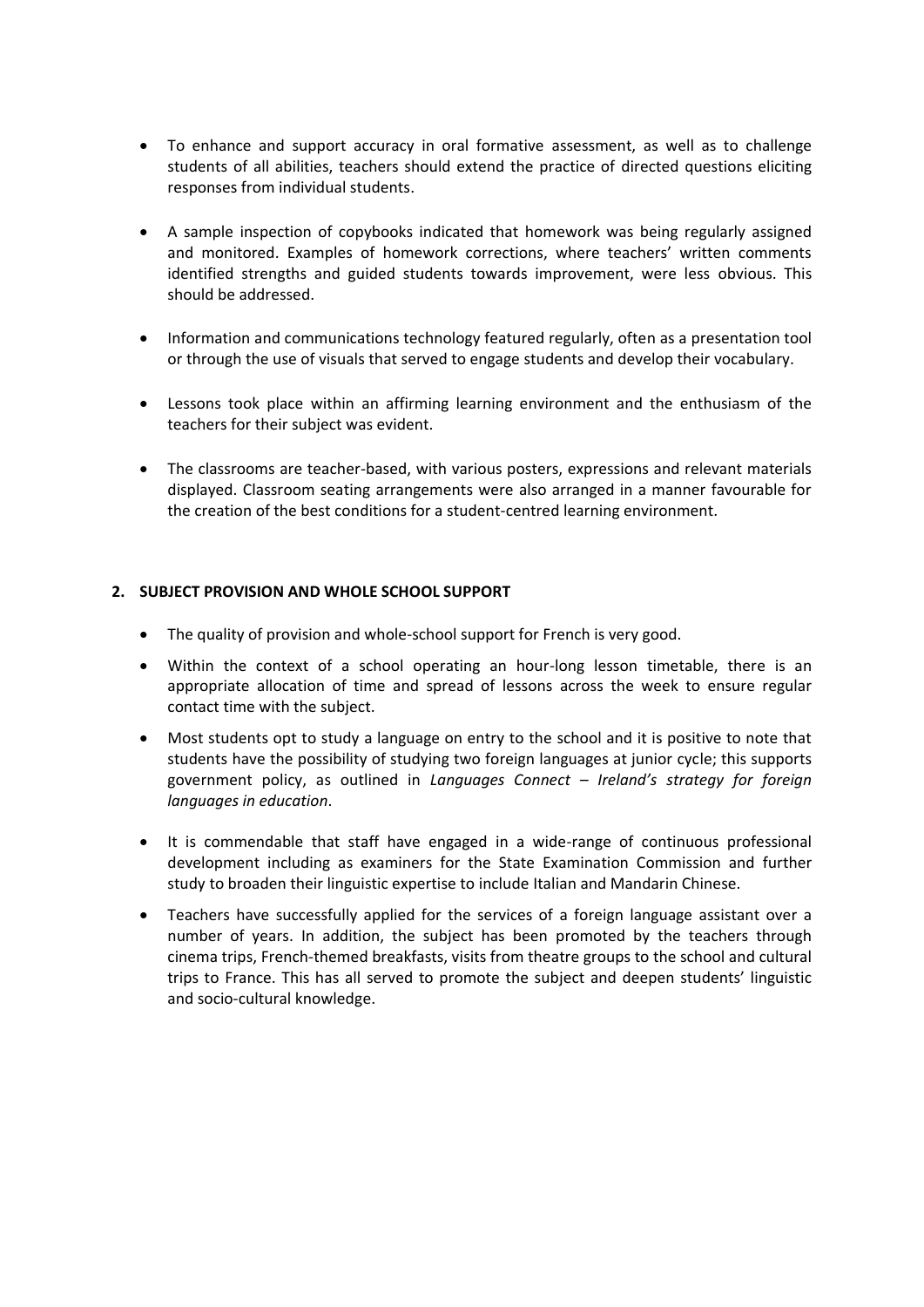#### **3. PLANNING AND PREPARATION**

- The quality of individual and collaborative planning was good, with some areas for development.
- Traditionally, the language departments within the school have operated independent of each other; however, recent moves towards the formation of a single modern foreign languages department have taken place. The teachers report that this is facilitating dialogue and enhanced collaboration amongst teachers of language subjects within the school.
- Schemes of work presented during the evaluation provided significant detail as to the content to be covered for each year group. Junior cycle schemes have been updated to reflect the requirements of the 2017 specification for modern foreign languages; to build on this good practice, outlining the time-bound nature of course delivery is advised. At senior cycle, a greater focus on methods of assessment is recommended.
- A review of the data emerging from certificate examinations indicated some need for vigilance in terms of overall attainment within the subject. Teachers should give consideration to further collaboration with the other language subjects in the school, and develop SMART targets. This should support ongoing improvement in student attainment.
- Minutes of subject department meetings contain evidence of agendas relating to organisational matters and to teaching and learning issues. This is good practice.
- The position of co-ordinator is voluntary and regularly rotated; this serves to support the development of leadership capacity within the subject department.

The draft findings and recommendations arising out of this evaluation were discussed with the principal and subject teachers at the conclusion of the evaluation.

The board of management was given an opportunity to comment in writing on the findings and recommendations of the report; a response was not received from the board.